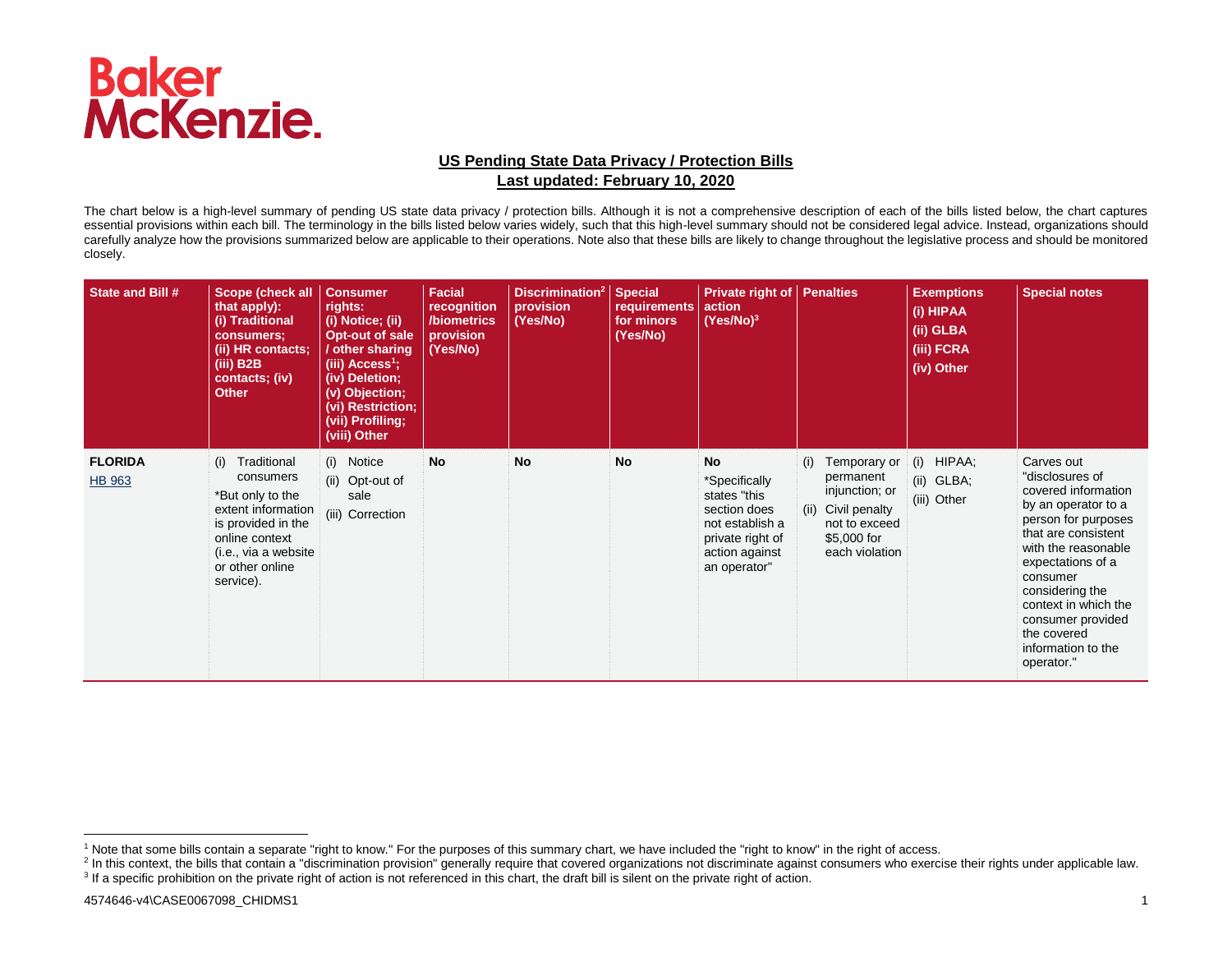| State and Bill #                 | Scope (check all<br>that apply):<br>(i) Traditional<br>consumers;<br>(ii) HR contacts;<br>$(iii)$ B <sub>2</sub> B<br>contacts; (iv)<br><b>Other</b> | <b>Consumer</b><br>rights:<br>(i) Notice; (ii)<br>Opt-out of sale<br>/ other sharing<br>(iii) $Access1$ ;<br>(iv) Deletion;<br>(v) Objection;<br>(vi) Restriction;<br>(vii) Profiling;<br>(viii) Other | <b>Facial</b><br>recognition<br>/biometrics<br>provision<br>(Yes/No) | Discrimination <sup>2</sup><br>provision<br>(Yes/No)                     | <b>Special</b><br>requirements<br>for minors<br>(Yes/No) | Private right of<br>action<br>$(Yes/No)^3$                                       | <b>Penalties</b>                                                                                                                                                                                                                           | <b>Exemptions</b><br>$\overline{I(i)}$ HIPAA<br>(ii) GLBA<br>(iii) FCRA<br>(iv) Other | <b>Special notes</b>                                                                                                                                                                                                                                                                                                                                                                                                                                                                 |
|----------------------------------|------------------------------------------------------------------------------------------------------------------------------------------------------|--------------------------------------------------------------------------------------------------------------------------------------------------------------------------------------------------------|----------------------------------------------------------------------|--------------------------------------------------------------------------|----------------------------------------------------------|----------------------------------------------------------------------------------|--------------------------------------------------------------------------------------------------------------------------------------------------------------------------------------------------------------------------------------------|---------------------------------------------------------------------------------------|--------------------------------------------------------------------------------------------------------------------------------------------------------------------------------------------------------------------------------------------------------------------------------------------------------------------------------------------------------------------------------------------------------------------------------------------------------------------------------------|
| <b>HAWAII</b><br><b>SB 418</b>   | (i) Traditional<br>consumers<br>(ii) HR contacts<br>(iii) B2B contacts                                                                               | (i) Notice<br>(ii) Opt-out of<br>sales<br>(iii) Access<br>(iv) Deletion                                                                                                                                | No                                                                   | Yes<br>*Also includes<br>provision for<br>financial<br>incentives        | Yes                                                      | <b>No</b>                                                                        | Enforced and<br>administered by<br>the office of<br>consumer<br>protection. No<br>specific penalties<br>listed in current<br>draft.                                                                                                        | None                                                                                  | Requires link titled<br>"Do Not Sell My<br>Identifying<br>Information."                                                                                                                                                                                                                                                                                                                                                                                                              |
| <b>ILLINOIS</b><br>SB 2330       | Traditional<br>(i)<br>consumers<br>(ii) B2B contacts                                                                                                 | (i) Notice<br>(ii) Correction<br>(iii) Opt-out of<br>disclosures<br>or sales                                                                                                                           | No                                                                   | <b>Yes</b><br>*Also includes<br>provision for<br>financial<br>incentives | <b>Yes</b>                                               | <b>Yes</b><br>*Carves out<br>private right of<br>action "under<br>any other law" | <b>Attorney General</b><br>enforcement -<br>Violation of the<br>Act will constitute<br>an unlawful<br>practice under the<br><b>Consumer Fraud</b><br>and Deceptive<br><b>Business</b><br>Practices Act,<br>subject to the<br>same remedies | (i) HIPAA<br>(ii) GLBA<br>(iii) FCRA                                                  | <b>Risk assessment</b><br>requirement.<br>Requires opt-in<br>consent for financial<br>incentives programs.                                                                                                                                                                                                                                                                                                                                                                           |
| <b>MARYLAND</b><br><b>HB 249</b> | (i) Traditional<br>consumers<br>(ii) HR contacts<br>(iii) B2B contacts                                                                               | (i)<br>Opt-out of<br>disclosures<br>to third<br>parties                                                                                                                                                | No                                                                   | Yes                                                                      | Yes                                                      | <b>No</b>                                                                        | Violation of the<br>Act is an unfair or<br>deceptive trade<br>practice under the<br>Maryland<br>Consumer<br><b>Protection Act</b><br>and, therefore,<br>subject to its<br>enforcement and<br>penalty<br>provisions.                        | <b>None</b>                                                                           | Scope of draft law<br>limited to right to opt-<br>out of "disclosures" to<br>third parties; however,<br>"disclosure" is broadly<br>defined as "transfer of<br>a consumer's<br>personal information<br>by a business to a<br>third party, including<br>selling, renting,<br>releasing,<br>disseminating, making<br>available, transferring,<br>or otherwise<br>communicating by any<br>means." Note,<br>however, that<br>disclosures by a<br>business to a service<br>provider, where |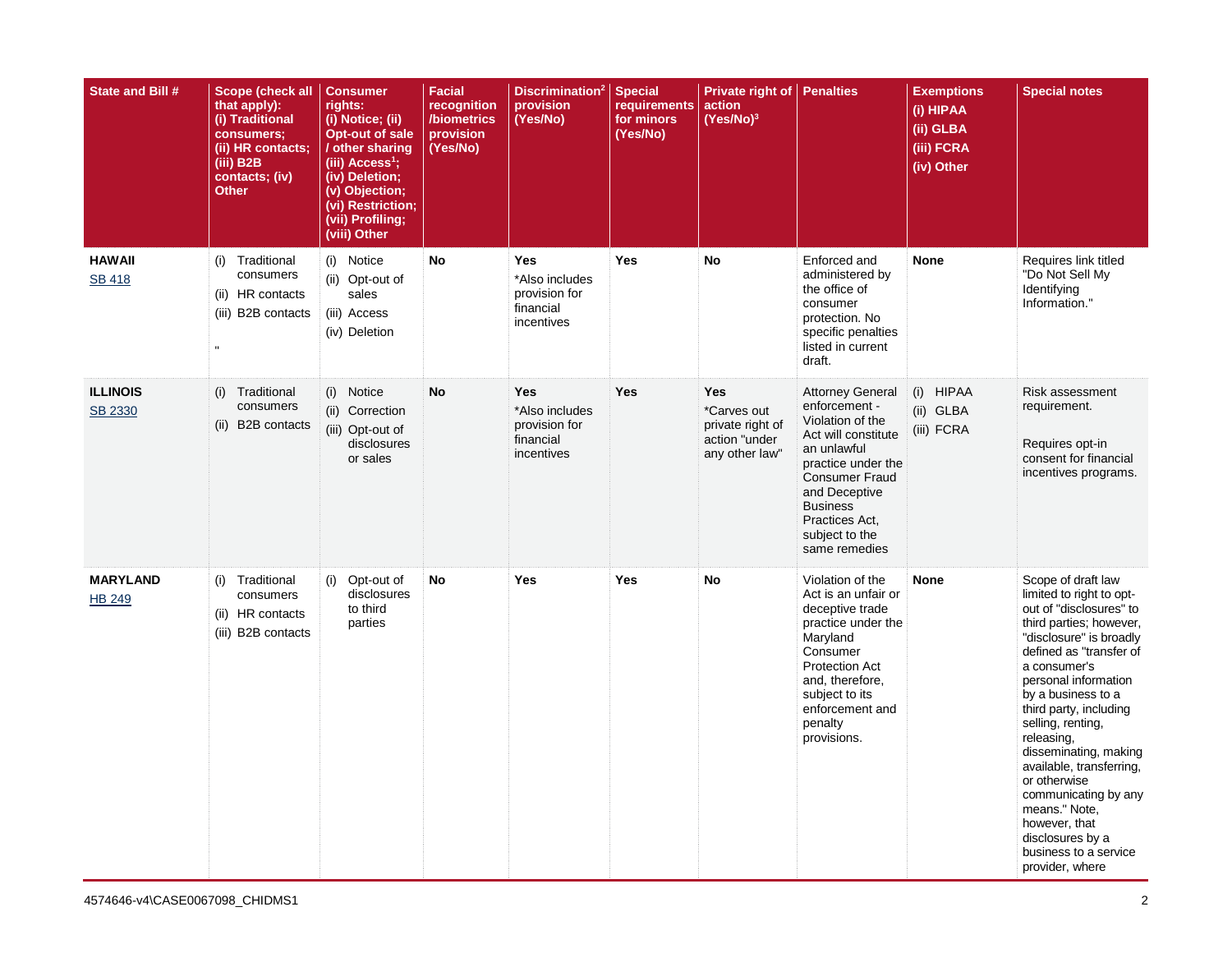| State and Bill #                   | Scope (check all<br>that apply):<br>(i) Traditional<br>consumers;<br>(ii) HR contacts;<br>(iii) B2B<br>contacts; (iv)<br><b>Other</b>                                                                      | <b>Consumer</b><br>rights:<br>(i) Notice; (ii)<br>Opt-out of sale<br>/ other sharing<br>(iii) Access <sup>1</sup> ;<br>(iv) Deletion;<br>(v) Objection;<br>(vi) Restriction;<br>(vii) Profiling;<br>(viii) Other | <b>Facial</b><br>recognition<br>/biometrics<br>provision<br>(Yes/No) | Discrimination <sup>2</sup> Special<br>provision<br>(Yes/No) | requirements<br>for minors<br>(Yes/No) | Private right of<br>action<br>$(Yes/No)^3$                                                                                                                                                                                                                                                                           | <b>Penalties</b>                                                                                                                                                                                                                           | <b>Exemptions</b><br>(i) HIPAA<br>(ii) GLBA<br>(iii) FCRA<br>(iv) Other | <b>Special notes</b>                                                                                                                                   |
|------------------------------------|------------------------------------------------------------------------------------------------------------------------------------------------------------------------------------------------------------|------------------------------------------------------------------------------------------------------------------------------------------------------------------------------------------------------------------|----------------------------------------------------------------------|--------------------------------------------------------------|----------------------------------------|----------------------------------------------------------------------------------------------------------------------------------------------------------------------------------------------------------------------------------------------------------------------------------------------------------------------|--------------------------------------------------------------------------------------------------------------------------------------------------------------------------------------------------------------------------------------------|-------------------------------------------------------------------------|--------------------------------------------------------------------------------------------------------------------------------------------------------|
|                                    |                                                                                                                                                                                                            |                                                                                                                                                                                                                  |                                                                      |                                                              |                                        |                                                                                                                                                                                                                                                                                                                      |                                                                                                                                                                                                                                            |                                                                         | necessary to the<br>performance of an<br>operational purpose,<br>are carved out.                                                                       |
| <b>MASSACHUSETTS</b><br>S.120      | (i)<br>Traditional<br>consumers<br>(ii) B2B contacts<br>*Note that the bill<br>contains an HR<br>carve-out,<br>however, this<br>carve-out does<br>not appear to<br>cover contractors<br>or job applicants. | (i) Notice<br>(ii) Opt-out of<br>third party<br>disclosure<br>(iii) Access<br>(iv) Deletion                                                                                                                      | <b>No</b>                                                            | <b>Yes</b>                                                   | <b>Yes</b>                             | <b>Yes</b><br>(i) Damages<br>no greater<br>than \$750<br>per<br>consumer<br>per incident<br>or actual<br>damages.<br>whichever<br>is greater<br>(ii) Injunctive<br>or<br>declaratory<br>relief<br>(iii) Reasonable<br>attorney<br>fees and<br>costs; and<br>(iv) Any other<br>relief the<br>court<br>deems<br>proper | The Attorney<br>General may<br>choose to bring<br>an enforcement<br>action in the<br>name of the<br>commonwealth.<br>Penalties include:<br>not more than<br>\$2500 for each<br>violation or \$7500<br>for each<br>intentional<br>violation | (i) HIPAA<br>(ii) GLBA<br>(iii) Other                                   | Includes provision for<br><b>Attorney General</b><br>regulations, which<br>would include a<br>"recognizable and<br>uniform opt-out logo<br>or button." |
| <b>MINNESOTA</b><br><b>HF 2917</b> | Traditional<br>(i)<br>consumers<br>(ii) B2B contacts<br>*Note that the bill<br>contains an HR<br>carve-out,<br>however, this<br>carve-out only<br>appears to cover<br>employees and<br>contractors, and    | (i) Notice<br>(ii) Access<br>(iii) Portability<br>(iv) Correction<br>(v) Profiling<br>(vi) Objection<br>(vii) Restriction<br>(viii) Other<br>(Portability)                                                       | <b>No</b>                                                            | <b>No</b>                                                    | No                                     | No<br>*Private right of<br>action is<br>specifically<br>carved-out.                                                                                                                                                                                                                                                  | <b>Both controllers</b><br>and processors<br>are subject to civil<br>penalties of no<br>more than \$2500<br>for each violation,<br>or \$7500 for each<br>intentional<br>violation.                                                         | (i) HIPAA<br>(ii) GLBA<br>(iii) Other                                   | Risk assessment<br>requirement.<br><b>Contains GDPR</b><br>terms, such as<br>"processor" and<br>"controller."<br>Controller must<br>communicate a      |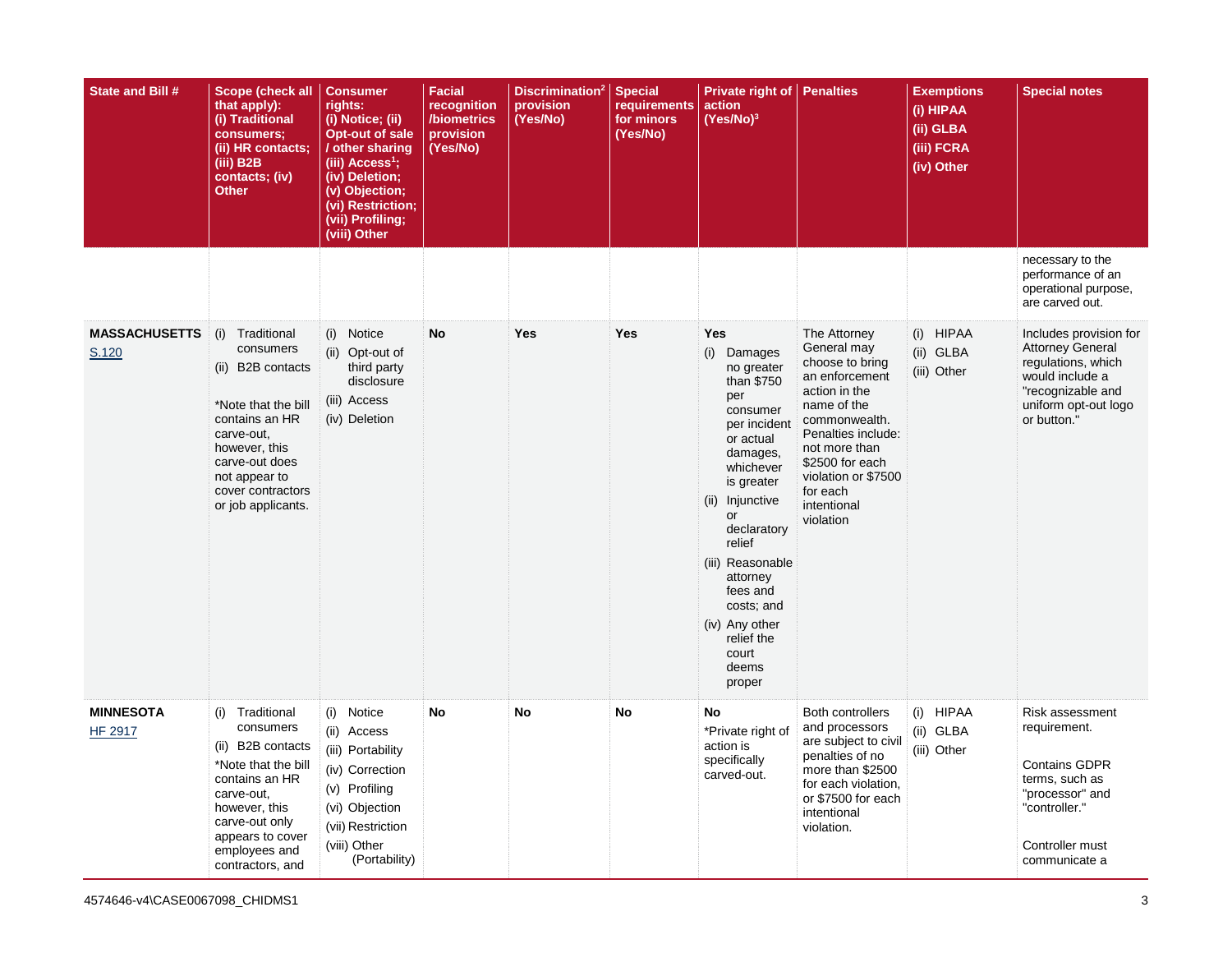| State and Bill #                                       | Scope (check all<br>that apply):<br>(i) Traditional<br>consumers;<br>(ii) HR contacts;<br>(iii) B2B<br>contacts; (iv)<br><b>Other</b>                                                                  | <b>Consumer</b><br>rights:<br>(i) Notice; (ii)<br><b>Opt-out of sale</b><br>/ other sharing<br>(iii) Access <sup>1</sup> ;<br>(iv) Deletion;<br>(v) Objection;<br>(vi) Restriction;<br>(vii) Profiling;<br>(viii) Other | <b>Facial</b><br>recognition<br>/biometrics<br>provision<br>(Yes/No) | Discrimination <sup>2</sup><br>provision<br>(Yes/No)                | <b>Special</b><br><b>requirements</b><br>for minors<br>(Yes/No) | Private right of<br>action<br>$(Yes/No)^3$ | <b>Penalties</b>                                                                                                                                   | <b>Exemptions</b><br>(i) HIPAA<br>(ii) GLBA<br>(iii) FCRA<br>(iv) Other | <b>Special notes</b>                                                                                                                                                                                                                                                                                               |
|--------------------------------------------------------|--------------------------------------------------------------------------------------------------------------------------------------------------------------------------------------------------------|-------------------------------------------------------------------------------------------------------------------------------------------------------------------------------------------------------------------------|----------------------------------------------------------------------|---------------------------------------------------------------------|-----------------------------------------------------------------|--------------------------------------------|----------------------------------------------------------------------------------------------------------------------------------------------------|-------------------------------------------------------------------------|--------------------------------------------------------------------------------------------------------------------------------------------------------------------------------------------------------------------------------------------------------------------------------------------------------------------|
|                                                        | does not address<br>job applicants.                                                                                                                                                                    | (Confirm<br>whether<br>personal<br>data is sold<br>to data<br>brokers)                                                                                                                                                  |                                                                      |                                                                     |                                                                 |                                            |                                                                                                                                                    |                                                                         | consumer's exercise<br>of rights to the<br>processor.                                                                                                                                                                                                                                                              |
| <b>NEBRASKA</b><br>LB 746                              | Traditional<br>(i)<br>consumers                                                                                                                                                                        | Notice<br>(i)<br>(ii) Opt-out of<br>sale<br>(iii) Access<br>(iv) Deletion                                                                                                                                               | No                                                                   | Yes<br>*Also includes<br>provision for<br>financial<br>incentives   | Yes                                                             | <b>No</b>                                  | Civil penalty in a<br>civil action<br>brought by the<br><b>Attorney General</b><br>of up to \$7500 for<br>each violation.                          | (i) HIPAA<br>(ii) GLBA<br>(iii) FCRA<br>(iv) Other                      |                                                                                                                                                                                                                                                                                                                    |
| <b>NEW HAMPSHIRE</b><br><b>HB 1680</b>                 | (i) Traditional<br>consumers<br>(ii) HR contacts<br>(iii) B2B contacts                                                                                                                                 | (i) Notice<br>(ii) Opt-out of<br>sale<br>(iii) Access<br>(iv) Deletion                                                                                                                                                  | No                                                                   | <b>Yes</b><br>*Includes<br>provision for<br>financial<br>incentives | <b>Yes</b>                                                      | Yes                                        | (i) Injunction<br>and<br>(ii) Liability for<br>civil penalty<br>of up to<br>\$2500 per<br>violation, and<br>\$7500 per<br>intentional<br>violation | (i) HIPAA<br>(ii) GLBA<br>(iii) FCRA<br>(iv) Other                      |                                                                                                                                                                                                                                                                                                                    |
| <b>NEW YORK</b><br>S 5642<br>(New York Privacy<br>Act) | (i)<br>Traditional<br>consumers<br>(ii) B2B contacts<br>*Note that the bill<br>contains an HR<br>carve-out.<br>however, this<br>carve-out only<br>applies to data<br>sets maintained<br>for employment | (i) Opt-in to the $\overline{N}$ <b>Oo</b><br>processing<br>of personal<br>information<br>(ii) Withdrawal<br>of consent<br>(iii) Correction<br>(iv) Deletion<br>(v) Restrict<br>processing<br>(vi) Access               |                                                                      | <b>No</b>                                                           | No                                                              | <b>No</b>                                  | Considered unfair<br>or deceptive act<br>in trade or<br>commerce.                                                                                  | (i) HIPAA<br>(ii) GLBA<br>(iii) Other                                   | Introduces the<br>concept of a "data<br>fiduciary", stating that<br>"the fiduciary duty<br>owed to a consumer<br>under this section<br>shall supersede any<br>duty owed to owners<br>or shareholders of a<br>legal entity or affiliate<br>thereof, controller or<br>data broker, to whom<br>this article applies." |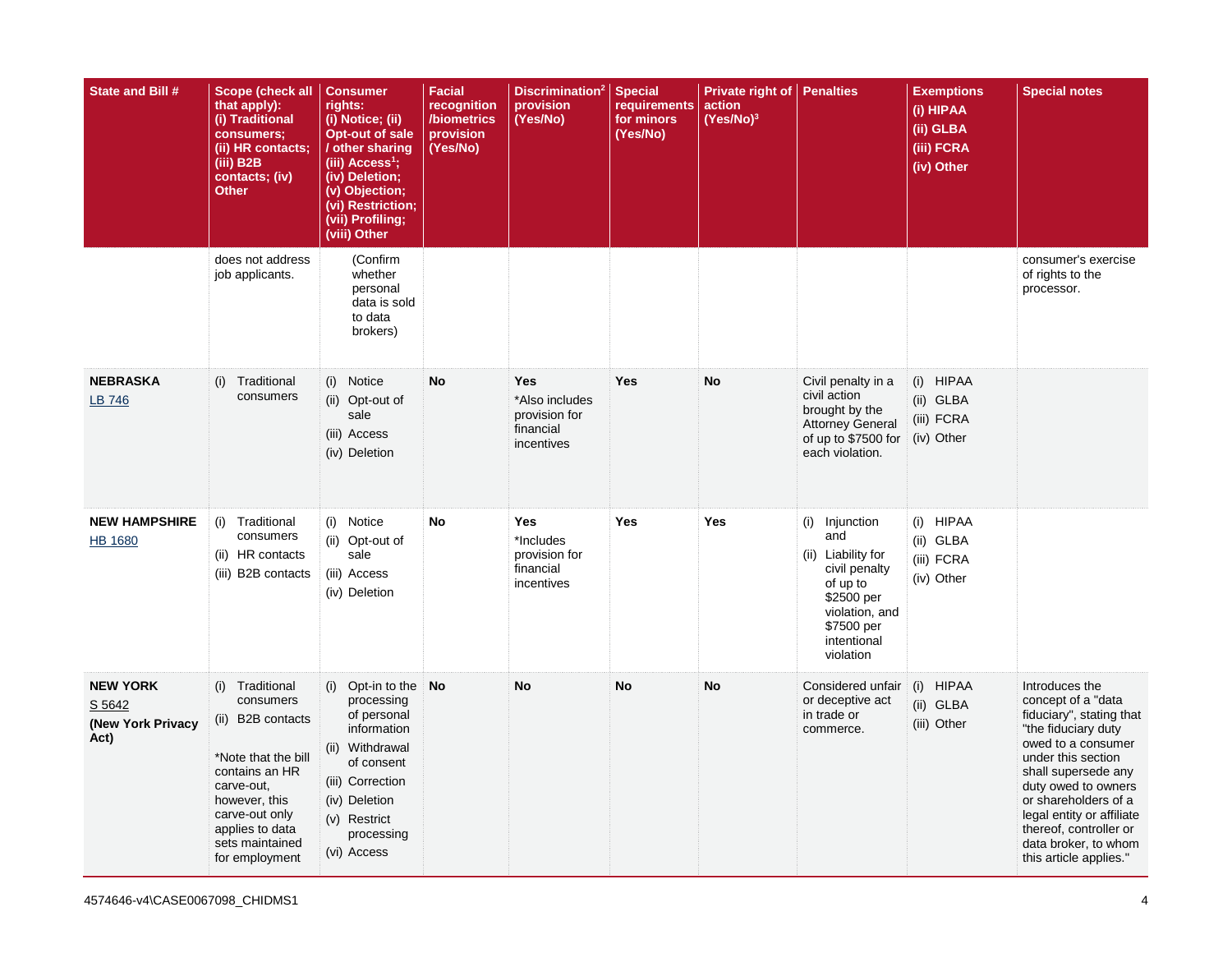| State and Bill #                                   | Scope (check all<br>that apply):<br>(i) Traditional<br>consumers;<br>(ii) HR contacts;<br>(iii) B2B<br>contacts; (iv)<br>Other                                                                                            | <b>Consumer</b><br>rights:<br>(i) Notice; (ii)<br><b>Opt-out of sale</b><br>/ other sharing<br>(iii) Access <sup>1</sup> ;<br>(iv) Deletion;<br>(v) Objection;<br>(vi) Restriction;<br>(vii) Profiling;<br>(viii) Other | <b>Facial</b><br>recognition<br>/biometrics<br>provision<br>(Yes/No) | Discrimination <sup>2</sup><br>provision<br>(Yes/No) | <b>Special</b><br><b>requirements</b><br>for minors<br>(Yes/No)                                                                                             | Private right of<br>action<br>$(Yes/No)^3$                  | <b>Penalties</b>                                                                                                                                                                                                                            | <b>Exemptions</b><br>$\overline{\textbf{(i)}}$ HIPAA<br>(ii) GLBA<br>(iii) FCRA<br>(iv) Other | <b>Special notes</b>                                                                                                                                                                     |
|----------------------------------------------------|---------------------------------------------------------------------------------------------------------------------------------------------------------------------------------------------------------------------------|-------------------------------------------------------------------------------------------------------------------------------------------------------------------------------------------------------------------------|----------------------------------------------------------------------|------------------------------------------------------|-------------------------------------------------------------------------------------------------------------------------------------------------------------|-------------------------------------------------------------|---------------------------------------------------------------------------------------------------------------------------------------------------------------------------------------------------------------------------------------------|-----------------------------------------------------------------------------------------------|------------------------------------------------------------------------------------------------------------------------------------------------------------------------------------------|
|                                                    | records purposes.<br>It is unclear<br>whether the<br>carve-out applies<br>to job applicants.                                                                                                                              | (vii) Profiling<br>(viii) Notice                                                                                                                                                                                        |                                                                      |                                                      |                                                                                                                                                             |                                                             |                                                                                                                                                                                                                                             |                                                                                               | Consent required for<br>sharing with third<br>parties.                                                                                                                                   |
| <b>NEW YORK</b><br>S 224<br>(Right to Know<br>Act) | (i) Traditional<br>consumers<br>(ii) B2B contacts                                                                                                                                                                         | (i)<br>Right to<br>know                                                                                                                                                                                                 | No                                                                   | No                                                   | No                                                                                                                                                          | Yes                                                         | The Attorney<br>General, a district<br>attorney, a city<br>attorney, or a city<br>prosecutor may<br>bring a civil action<br>to recover<br>penalties under<br>this statute.                                                                  | None                                                                                          | Requires businesses<br>to make available the<br>names and contact<br>information of third<br>parties that have<br>received a<br>consumer's personal<br>information from the<br>business. |
| <b>VIRGINIA</b><br><b>HB 473</b>                   | (i)<br>Traditional<br>consumers                                                                                                                                                                                           | (i) Notice<br>(ii) Opt-out of<br>sales<br>(iii) Access<br>(iv) Deletion<br>(v) Objection<br>(vi) Restriction<br>(vii) Correction<br>(viii) Portability                                                                  | <b>No</b>                                                            | <b>No</b>                                            | <b>No</b>                                                                                                                                                   | No                                                          | Violations<br>constitute a<br>prohibited<br>practice and are<br>subject to<br>enforcement<br>provisions of<br>Virginia<br>Consumer<br><b>Protection Act</b>                                                                                 | (i) HIPAA<br>(ii) GLBA<br>(iii) FCRA<br>(iv) Other                                            | <b>Risk assessment</b><br>requirement.                                                                                                                                                   |
| <b>WASHINGTON</b><br>SB 6281                       | (i) Traditional<br>consumers<br>(ii) B2B contacts<br>*Note that the bill<br>contains an HR<br>carve-out,<br>however, this<br>carve-out only<br>appears to cover<br>data maintained<br>for employment<br>records purposes. | (i) Notice<br>(ii) Opt-out of<br>sales,<br>targeted<br>advertising,<br>or profiling<br>(iii) Access<br>(iv) Deletion<br>(v) Portability<br>(vi) Correction                                                              | Yes                                                                  | Yes                                                  | No<br>*Act does not<br>apply to<br>"controllers<br>that are in<br>compliance<br>with the<br>verifiable<br>parental<br>consent<br>mechanisms"<br>under COPPA | No<br>*Specifically<br>prohibits private<br>right of action | <b>Attorney General</b><br>has exclusive<br>enforcement<br>authority.<br>Controllers and<br>processors are<br>both (i) subject to<br>injunctions; and<br>(ii) liable for civil<br>penalty of not<br>more than \$7500<br>for each violation. | (i) HIPAA<br>(ii) GLBA<br>(iii) FCRA<br>(iv) Other                                            |                                                                                                                                                                                          |